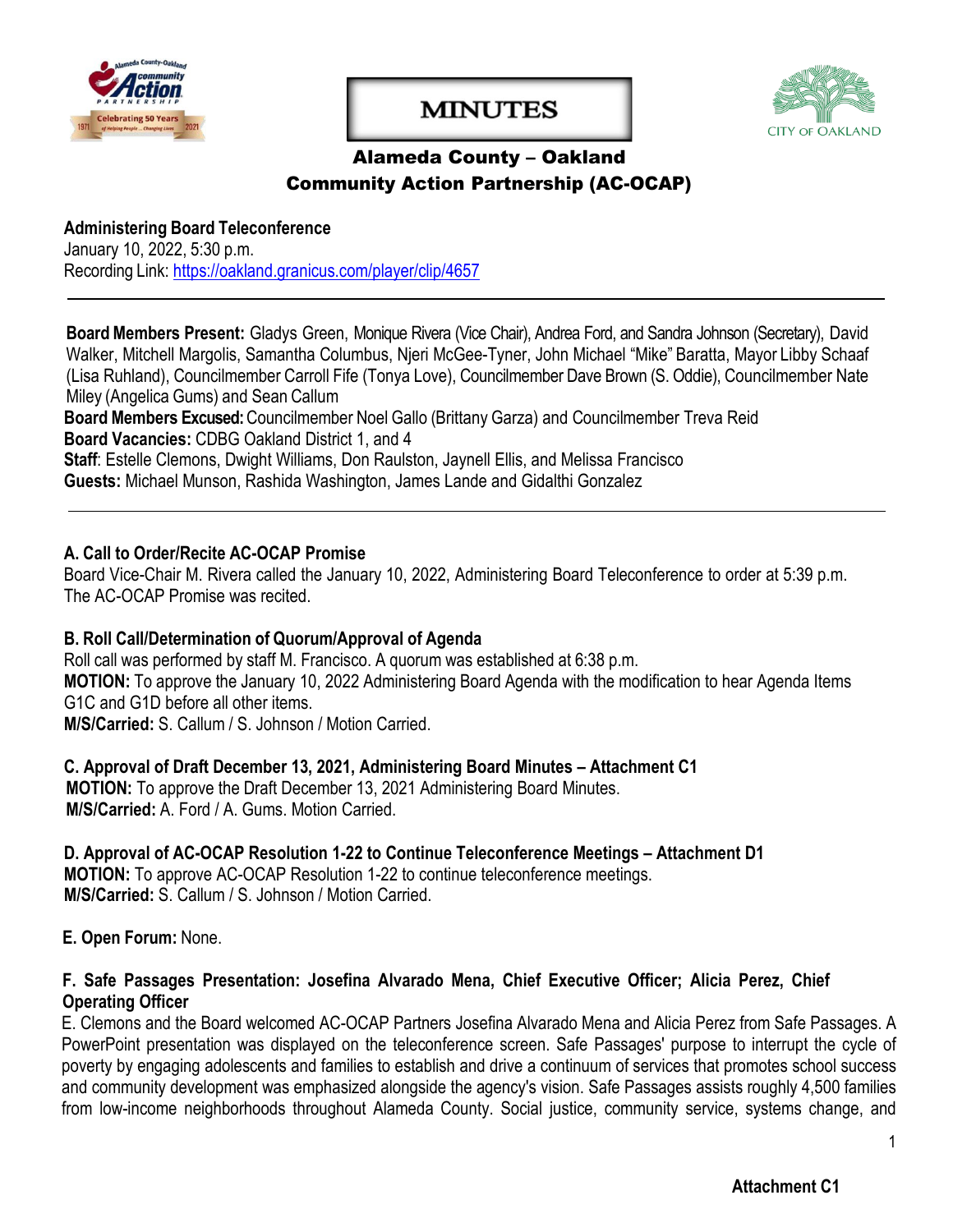cultural competency are among the guiding values of Safe Passages. The Early Childhood Initiative, School-Link Services Initiative, and Economic Social Justice Initiative programs were reviewed. During the pandemic, \$20,000 in AC-OCAP funding was used to deploy 50 site-based personnel and over 200 community volunteers to deliver culturally relevant food and other basic needs to over 2,400 unduplicated families. Photographs of food distribution events and vaccination clinics were shared. J. Alvarado Mena and A. Perez conclude their presentation with a brief questions and answers session.

## **G. Community Action Partnership (CAP) Updates (E. Clemons)**

#### **1. Board Updates**

## **A. 2021 Board Attendance – Attachment G1A**

E. Clemons thanked members for their continuous quorum and timely RSVPs. E. Clemons asked members to review the Attendance sheet for accuracy and noted that out of the eleven Board Meetings, per the AC-OCAP bylaws, members are allowed to miss six, before removal from the board.

#### **B. Board Acknowledgements**

E. Clemons asked Board Members to share their recent awards and achievements, emphasizing the importance of recognizing and appreciating their successes.

**D. Community Development Block Grant (CDBG) Oakland [District 1, 4, 6, 7 and Private Sector Board](https://www.oaklandca.gov/services/join-the-alameda-county-oakland-community-action-partnership-board) Vacancies** To accommodate potential board members during the COVID-19 Pandemic, the membership application procedure was modified to allow for electronic (email) petition signatures. Brigitte Cook, who served on the Board as Councilmember Lynette McElhaney's representative, is gathering signatures for her petition to apply for the Oakland District 1 seat. The search for a new board member for Oakland District 4 continues.

**E. Approval of Oakland District 6 (S. Columbus) and District 7 (G. Green) Applications – Attachment G1D MOTION:** To approve Oakland District 6, S. Columbus; and Oakland District 7, G. Green Membership Applications. **M/S/Carried:** M. Rivera/S. Johnson/ Motion Carried.

**C. Approval of Private Sector Board Reappointment (A. Ford) – Attachment G1E**

**MOTION:** To approve Private Sector Board Reappointment of A. Ford.

M/S/Carried: G. Green /S. Johnson/ Motion Carried.

# **2. 2022 Draft Community Services Block Grant (CSBG) Budget**

The 2022 CSBG Contract and Resolution was presented to and approved by the City Council on December 21, 2021. A finalized 2022 CSBG Budget will be provided to the Administering Board after the contract package is completed.

# **3. AC-OCAP Programming**

**A. AC-OCAP Update (2021, 2022 CSBG, 2020-2022 Coronavirus Aid, Relief, and Economic Security (CARES) Act)** 2022 is the third and final year of the three-year funding cycle for AC-OCAP Grantees, which began with the 2019 Request for Partnership (RFP). D. Williams, CAP Staff, is diligently working on completing the '22 CSBG grantee contracts. The '21 CSBG funds are being drawn down, as well as the CARES funding which must be expended by May 30, 2022. E. Clemons described the cash assistance provided to COVID-19-impacted families through CARES funds. The Administering Board will be informed on program outcomes mid-year.

### **B. Bank On Oakland (BOO) and Guaranteed Income (GI) Update**

On January 13, 2022, the BOO Executive Committee will meet. The next steps for BOO include a marketing campaign, with a potential official April launch date, and a partner survey to gauge interest in providing financial education and empowerment courses. E. Clemons delivered her last monthly Guaranteed Income Update, in which she reported that the second wave of 300 families had been chosen and will get their first \$500 checks in February. Families will be eligible for GI benefits for a total of 18 months.

### **C. 2022 Earned Income Tax Credit (EITC) Campaign**

Don Raulston, Volunteer Income Tax Assistance (VITA) Coordinator, has concluded his weekly training sessions with the sixteen City of Oakland Volunteers. The VITA program at the University of California, Berkeley, will provide eleven volunteer tax preparers. Drop-off services at the Downtown Oakland Senior Center, as well as remote tax preparation, will be offered beginning January 31, 2022. Call the EITC Hotline at 510-238-4911 to schedule a drop-off appointment. This year, a concerted effort will be made, in partnership with BOO, to encourage EITC tax clients to deposit a portion of their tax return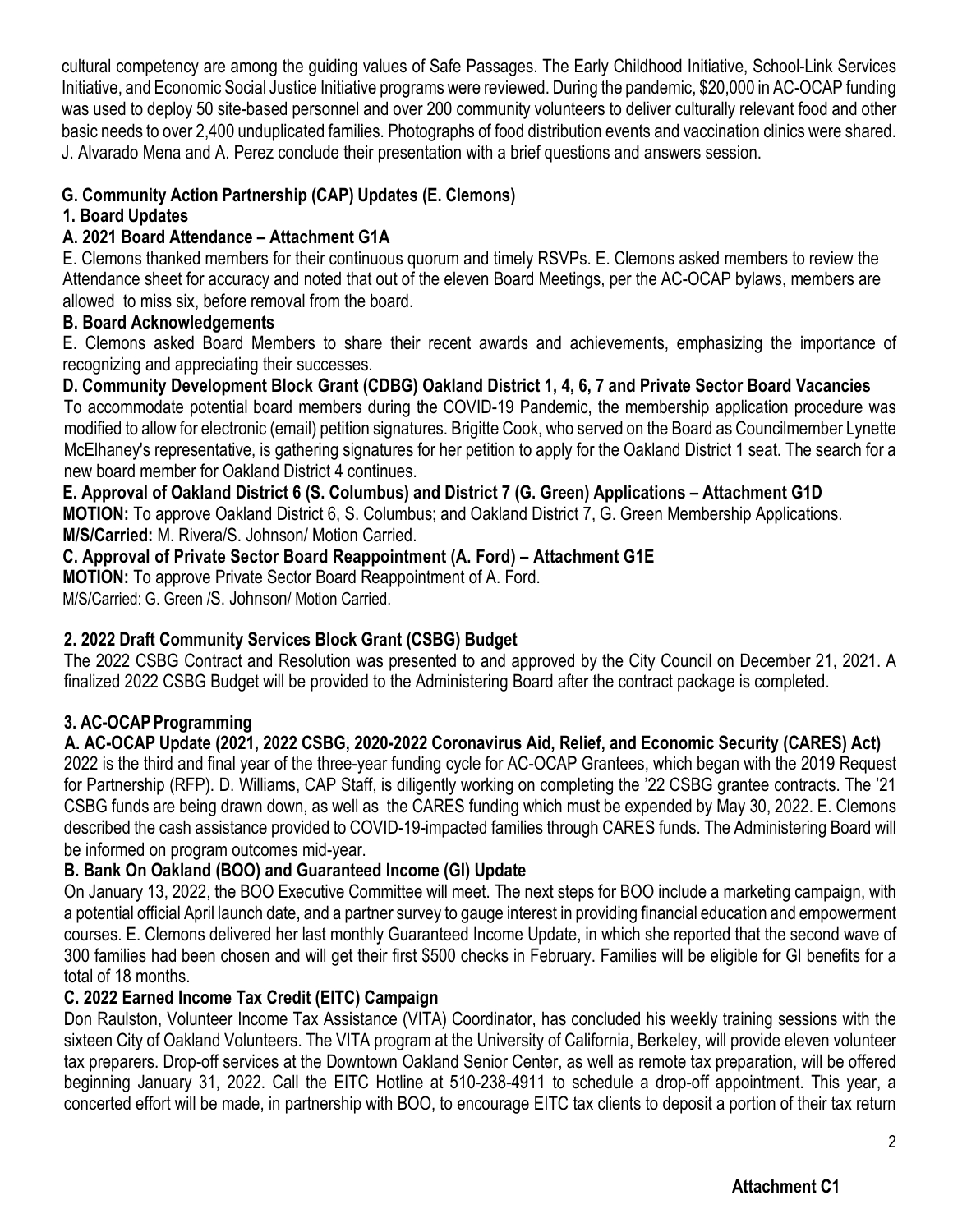into a savings account. The board was notified of upcoming EITC activities, including the Alameda County EITC Coalition Meeting on January 26, 2022, at 10 a.m., and EITC Awareness Day on January 28, 2022.

## **4. Conferences/Travel**

#### **2022 National Community Action Partnership (NCAP) Management Leadership Training Conference (MLTC)**, **Virtual, February 2-4, 2022**

Board Members were encouraged to review the MLTC agenda (follow this link: [c7b7bd95-05b1-418f-b1f2](https://files.constantcontact.com/d1b76d8c201/c7b7bd95-05b1-418f-b1f2-e9ab409ca020.pdf) [e9ab409ca020.pdf \)](https://files.constantcontact.com/d1b76d8c201/c7b7bd95-05b1-418f-b1f2-e9ab409ca020.pdf) and determine if they wish to attend.

**ACTION ITEM:** Board Members to email M. Francisco by January 20<sup>th</sup> if interested in attending MLTC.

## **2022 City of Oakland Public Ethics Mandatory Training, complete by February 28, 2022**

The Public Ethics Commission has created a new Open Meetings training for board/commission members and City staff to provide an overview of state and local transparency laws pertaining to public meetings. Once the training is completed, a brief [post-test questionnaire](https://docs.google.com/forms/d/e/1FAIpQLSdeh8CexUteuIn6DAVJDnve4lUcxyeX6-HaNkL-Rdm8iTYvMg/viewform?usp=sf_link) is required to obtain credit. Submit training certificate to M. Francisco.

• [NEW Training – Open Meetings \(On Demand\)](https://us02web.zoom.us/rec/share/h0By1L7s63lWea6wZpNZrxqpATarNftUDj2sKBFTAbSwIQTFQPM-80Xq01i7IABD.gnMBqdM0WBEEMjYw)

Board Members L. Ruhland, M. Rivera, and S. Columbus are required to complete Mandatory Ethics Training for 2022, see course list below:

- [Introductory Government Ethics Act Video](https://www.youtube.com/watch?v=0ipbGlRVeXM)
- [Ethics Training for Board and Commission Members \(On Demand\)](https://us02web.zoom.us/rec/share/lgtyT_gYEXhDUouc1EI9G5mvkrgJiE7Pi46iu18Kp21oACjPJP_WCJqi79-I08Pp.96XbLwVTWvjT_5VW?startTime=1614369907000)

ACTION ITEM: Board Members to complete Mandatory Ethics Training by February 28th.

#### **2022 California Community Action Partnership Association (CalCAPA) Legislative Day(s), Sacramento, March 21- 22, 2022**

E. Clemons requested that Board Members mark their calendars for the upcoming Legislative Days. This activity is currently planned as an in-person event. More information will be provided when it becomes available.

#### **2022 NCAP Annual Convention, Marriott Marquis New York, NY, August 31 – September 2, 2022**

E. Clemons asked Board Members to save the date for the NCAP Annual Convention.

**5. Public Comment: (Specific Agenda Item(s): Audience Comment Period)** – None.

 **MOTION:** To accept E. Clemons Community Action Partnership Updates.

**M/S/Carried:** A. Ford / T. Love / Motion Carried.

### **H. Future/Proposed Agenda Items (See Chart Below)**

Spectrum Community Services – Low Income Home Energy Assistance Program Cal Reinvestment East Bay Sustainable Alliance East Oakland Collective

#### **I. Attachments**

- **C1** Draft December 13, 2021 Administering Board (Special Meeting) Minutes
- **D1** AC-OCAP Resolution 1-22
- **G1A** 2021 AC-OCAP Administering Board Attendance
- **G1D** AC-OCAP Administering Board Membership Applications
- **G1E** Alameda County Social Services Agency Board Reappointment Letter

### **J. Announcements**

**Oakland Rotary** – None.

**United Seniors of Oakland and Alameda County (USOAC)** – None.

**Alameda County Social Services/All IN/ Board of Supervisors (BOS)** – None.

**City of Oakland –** None.

**Board Members/Others** – None.

 **K. Open Forum:** None.